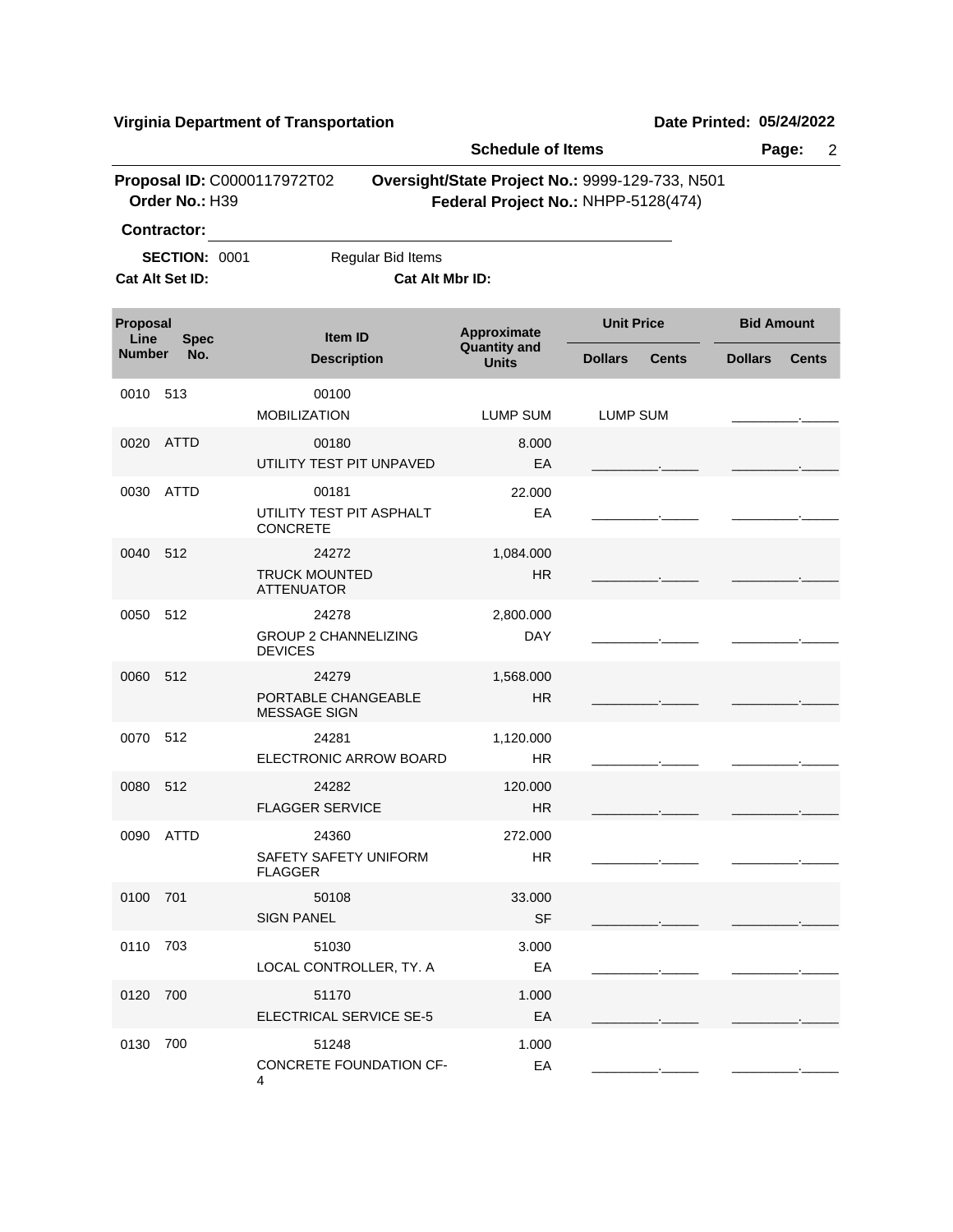|                                               |                                         |                                                                                                              | <b>Schedule of Items</b>             |                                                                                        |                |                   | 3<br>Page:     |                   |  |
|-----------------------------------------------|-----------------------------------------|--------------------------------------------------------------------------------------------------------------|--------------------------------------|----------------------------------------------------------------------------------------|----------------|-------------------|----------------|-------------------|--|
| Proposal ID: C0000117972T02<br>Order No.: H39 |                                         |                                                                                                              |                                      | Oversight/State Project No.: 9999-129-733, N501<br>Federal Project No.: NHPP-5128(474) |                |                   |                |                   |  |
|                                               | <b>Contractor:</b>                      |                                                                                                              |                                      |                                                                                        |                |                   |                |                   |  |
|                                               | <b>SECTION: 0001</b><br>Cat Alt Set ID: |                                                                                                              | Regular Bid Items<br>Cat Alt Mbr ID: |                                                                                        |                |                   |                |                   |  |
|                                               |                                         |                                                                                                              |                                      |                                                                                        |                |                   |                |                   |  |
| Proposal<br>Line                              | <b>Spec</b>                             | Item ID                                                                                                      |                                      | Approximate<br><b>Quantity and</b><br><b>Units</b>                                     |                | <b>Unit Price</b> |                | <b>Bid Amount</b> |  |
| <b>Number</b>                                 | No.                                     |                                                                                                              | <b>Description</b>                   |                                                                                        | <b>Dollars</b> | <b>Cents</b>      | <b>Dollars</b> | <b>Cents</b>      |  |
| 0140                                          | 703                                     | 51540                                                                                                        |                                      | 11.000                                                                                 |                |                   |                |                   |  |
|                                               |                                         | <b>LOOP DETECTOR AMPLIFIER</b>                                                                               |                                      | EA                                                                                     |                |                   |                |                   |  |
| 0150                                          | <b>ATTD</b>                             | 51541                                                                                                        |                                      | 18.000                                                                                 |                |                   |                |                   |  |
|                                               |                                         | DETECTOR NS DETECTOR -<br>NON-INVASIVE MICROLOOP<br>PROPE (SET OF 3)                                         |                                      | EA                                                                                     |                |                   |                |                   |  |
| 0160                                          | <b>ATTD</b>                             | 51541                                                                                                        |                                      | 17.000                                                                                 |                |                   |                |                   |  |
|                                               |                                         | <b>DETECTOR VIDEO</b><br>DETECTION, TYPE II,<br>(ECONOLITE VISION<br>SYSTEM)                                 |                                      | EA                                                                                     |                |                   |                |                   |  |
| 0170                                          | <b>ATTD</b>                             | 51541                                                                                                        |                                      | 107.000                                                                                |                |                   |                |                   |  |
|                                               |                                         | DETECTOR VIDEO SENSOR<br>UNIT, TYPE II, (ECONOLITE<br><b>VISION SYSTEM)</b>                                  |                                      | EA                                                                                     |                |                   |                |                   |  |
| 0180                                          | 700                                     | 51602                                                                                                        |                                      | 500.000                                                                                |                |                   |                |                   |  |
|                                               |                                         | 14/4 CONDUCTOR CABLE                                                                                         |                                      | LF                                                                                     |                |                   |                |                   |  |
| 0190                                          | 700                                     | 51607                                                                                                        |                                      | 990.000                                                                                |                |                   |                |                   |  |
|                                               |                                         | 14/7 CONDUCTOR CABLE                                                                                         |                                      | LF                                                                                     |                |                   |                |                   |  |
| 0200                                          | <b>ATTD</b>                             | 51614                                                                                                        |                                      | 1,160.000                                                                              |                |                   |                |                   |  |
|                                               |                                         | <b>CONDUCTOR CABLE</b><br>CONDUCTOR CABLE CAT 5e<br><b>GEL FILLED SHIELDED</b><br><b>DIRECT BURIAL CABLE</b> |                                      | LF                                                                                     |                |                   |                |                   |  |
| 0210                                          | 703 ATTD                                | 51614                                                                                                        |                                      | 600.000                                                                                |                |                   |                |                   |  |
|                                               |                                         | <b>CONDUCTOR CABLE</b><br><b>CONDUCTOR CABLE EVP</b><br>DETECTOR CABLE<br>(INFRARED)                         |                                      | LF                                                                                     |                |                   |                |                   |  |
| 0220                                          | 700                                     | 51615                                                                                                        |                                      | 424.000                                                                                |                |                   |                |                   |  |
|                                               |                                         | 14/1 ENCLOSED COND.<br><b>CABLE</b>                                                                          |                                      | LF                                                                                     |                |                   |                |                   |  |
| 0230                                          | 700                                     | 51616                                                                                                        |                                      | 14,110.000                                                                             |                |                   |                |                   |  |
|                                               |                                         | 16/3c CONDUCTOR CABLE                                                                                        |                                      | LF                                                                                     |                |                   |                |                   |  |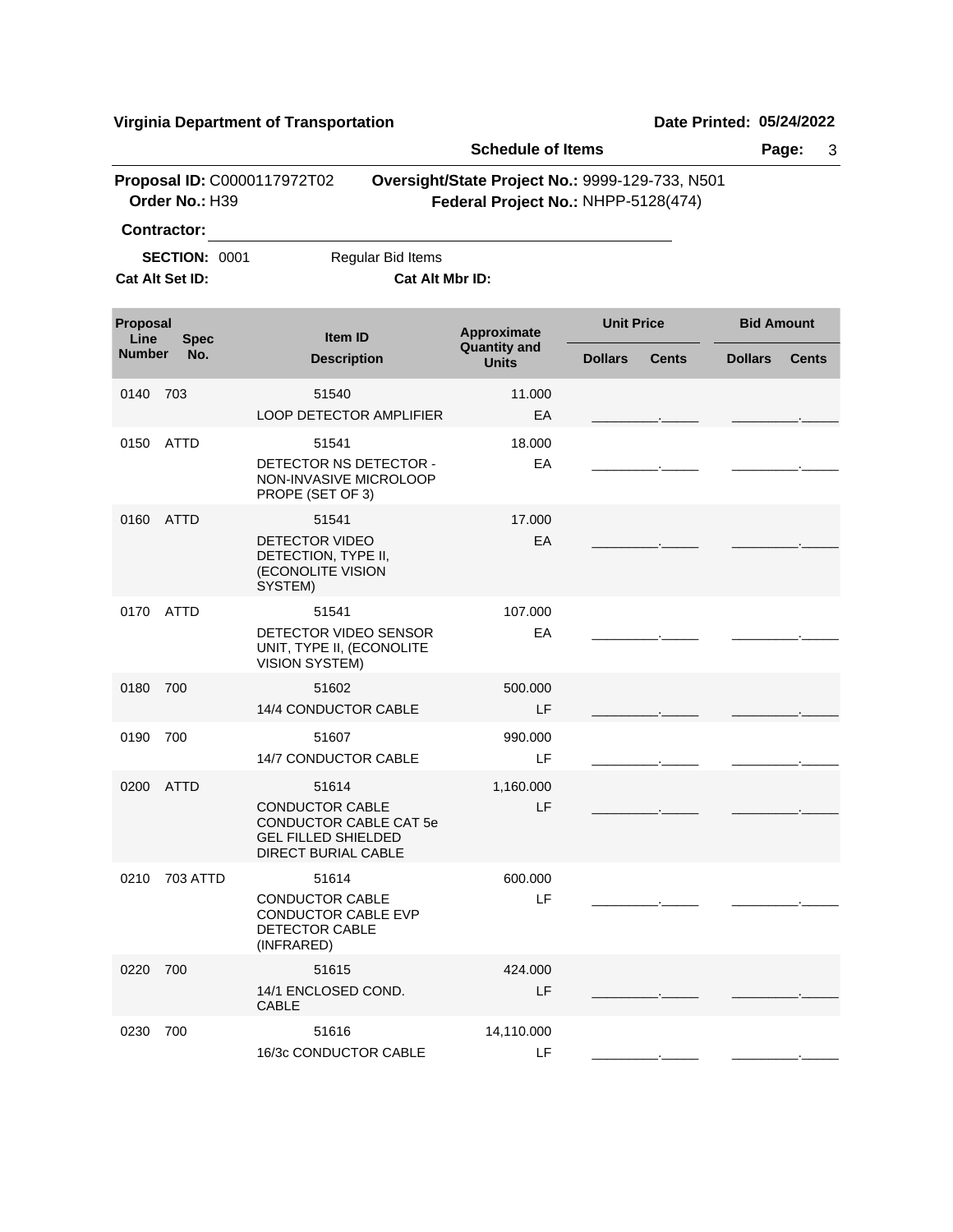|                                 |                                               |                                                                                     | <b>Schedule of Items</b>                                                               |                   |              |                   | Page:<br>4   |
|---------------------------------|-----------------------------------------------|-------------------------------------------------------------------------------------|----------------------------------------------------------------------------------------|-------------------|--------------|-------------------|--------------|
|                                 | Proposal ID: C0000117972T02<br>Order No.: H39 |                                                                                     | Oversight/State Project No.: 9999-129-733, N501<br>Federal Project No.: NHPP-5128(474) |                   |              |                   |              |
|                                 | <b>Contractor:</b>                            |                                                                                     |                                                                                        |                   |              |                   |              |
|                                 | <b>SECTION: 0001</b><br>Cat Alt Set ID:       | Regular Bid Items                                                                   | Cat Alt Mbr ID:                                                                        |                   |              |                   |              |
| Proposal<br>Line<br><b>Spec</b> |                                               | <b>Item ID</b>                                                                      | Approximate                                                                            | <b>Unit Price</b> |              | <b>Bid Amount</b> |              |
| <b>Number</b>                   | No.                                           | <b>Description</b>                                                                  | <b>Quantity and</b><br><b>Units</b>                                                    | <b>Dollars</b>    | <b>Cents</b> | <b>Dollars</b>    | <b>Cents</b> |
| 0240                            | <b>703 ATTD</b>                               | 51840                                                                               | 2.000                                                                                  |                   |              |                   |              |
|                                 |                                               | HANGER ASSEMBLY HANGER<br>ASSEMBLY MAST ARM<br>HANGER ASSEMBLY, SM-3<br>$(IN-LINE)$ | EA                                                                                     |                   |              |                   |              |
| 0250                            | 703                                           | 51840                                                                               | 2.000                                                                                  |                   |              |                   |              |
|                                 |                                               | HANGER ASSEMBLY HANGER<br><b>ASSEMBLY SMD-1</b>                                     | EA                                                                                     |                   |              |                   |              |
| 0260                            | 703                                           | 51913                                                                               | 184.000                                                                                |                   |              |                   |              |
|                                 |                                               | LOOP SAWCUT 5/8"                                                                    | LF                                                                                     |                   |              |                   |              |
| 0270                            | 703                                           | 51934                                                                               | 1.000                                                                                  |                   |              |                   |              |
|                                 |                                               | <b>REMOVE EXISTING</b><br><b>FOUNDATION</b>                                         | EA                                                                                     |                   |              |                   |              |
| 0280                            | 703                                           | 51935<br>REMOVE EXISTING SIGNAL<br><b>HEAD</b>                                      | 3.000<br>EA                                                                            |                   |              |                   |              |
| 0290                            | 703                                           | 51936                                                                               | 18.000                                                                                 |                   |              |                   |              |
|                                 |                                               | <b>REMOVE EXISTING</b><br><b>CONTROLLER</b>                                         | EA                                                                                     |                   |              |                   |              |
| 0300                            | <b>703 ATTD</b>                               | 51960                                                                               | 21.000                                                                                 |                   |              |                   |              |
|                                 |                                               | <b>INSTALL INSTALL</b><br><b>CONTROLLER</b>                                         | EA                                                                                     |                   |              |                   |              |
|                                 | 0310 501 703 ATTD                             | 51960                                                                               | 2.000                                                                                  |                   |              |                   |              |
|                                 |                                               | <b>INSTALL INSTALL SIGN (MAST</b><br>ARM)                                           | EA                                                                                     |                   |              |                   |              |
| 0320                            | 510 ATTD                                      | 51961                                                                               | 25.000                                                                                 |                   |              |                   |              |
|                                 |                                               | MODIFY MODIFY EXISTING<br>CONTROLLER CABINET                                        | EA                                                                                     |                   |              |                   |              |
| 0330                            | 510 703 ATTD                                  | 51962                                                                               | 1.000                                                                                  |                   |              |                   |              |
|                                 |                                               | RELOCATE RELOCATE<br><b>COMMUNICATIONS SWITCH</b>                                   | EA                                                                                     |                   |              |                   |              |
| 0340                            | 510 703 ATTD                                  | 51962                                                                               | 3.000                                                                                  |                   |              |                   |              |
|                                 |                                               | RELOCATE RELOCATE<br>EMERGENCY PREEMPT<br><b>SYSTEM</b>                             | EA                                                                                     |                   |              |                   |              |
|                                 |                                               |                                                                                     |                                                                                        |                   |              |                   |              |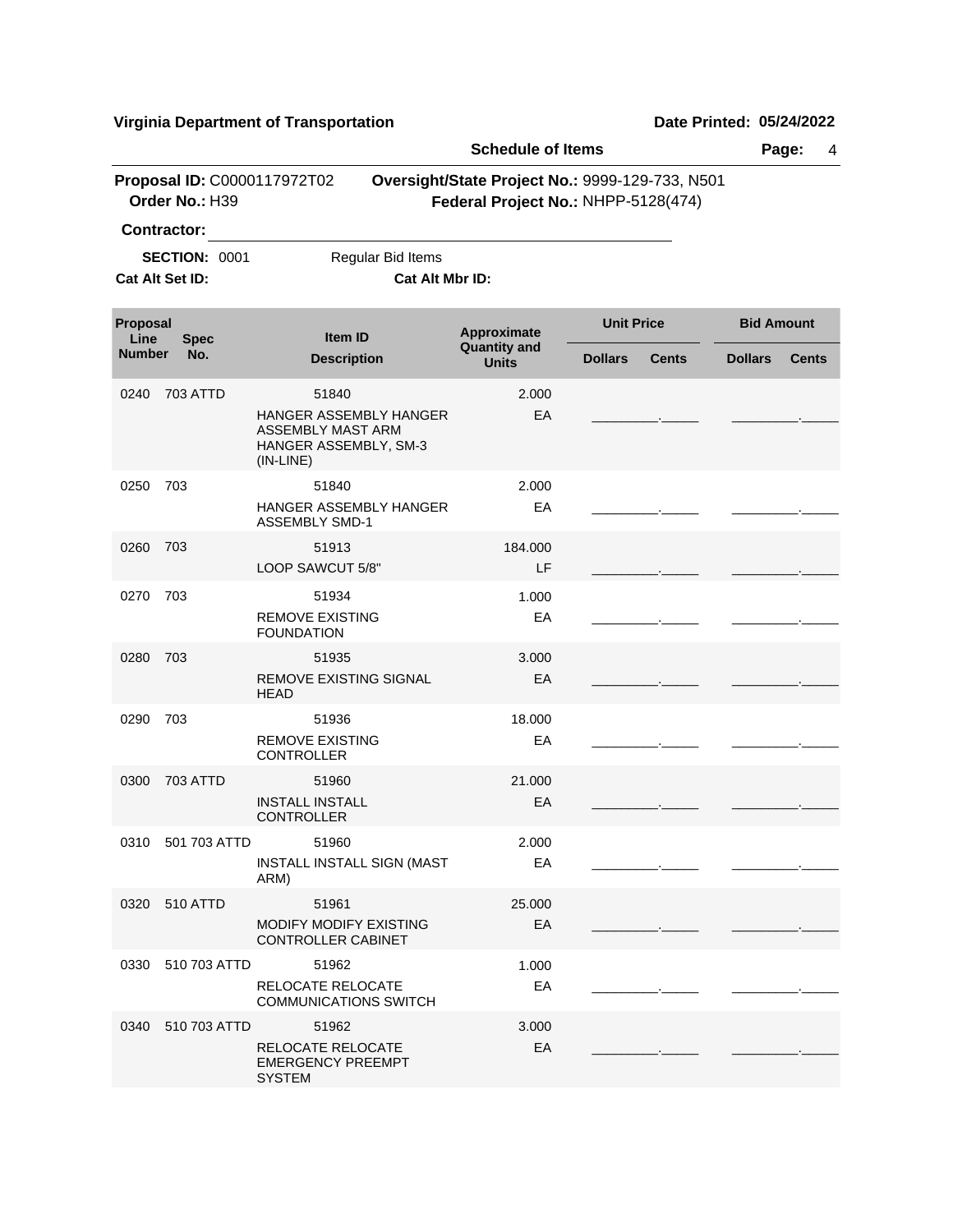|                  |                                               |                                                                                                                 | <b>Schedule of Items</b>                                                               |                                | Page:<br>5                     |  |  |  |
|------------------|-----------------------------------------------|-----------------------------------------------------------------------------------------------------------------|----------------------------------------------------------------------------------------|--------------------------------|--------------------------------|--|--|--|
|                  | Proposal ID: C0000117972T02<br>Order No.: H39 |                                                                                                                 | Oversight/State Project No.: 9999-129-733, N501<br>Federal Project No.: NHPP-5128(474) |                                |                                |  |  |  |
|                  | Contractor:                                   |                                                                                                                 |                                                                                        |                                |                                |  |  |  |
|                  | <b>SECTION: 0001</b>                          | Regular Bid Items                                                                                               |                                                                                        |                                |                                |  |  |  |
|                  | Cat Alt Set ID:                               | Cat Alt Mbr ID:                                                                                                 |                                                                                        |                                |                                |  |  |  |
| Proposal<br>Line | <b>Spec</b>                                   | Item ID                                                                                                         | Approximate                                                                            | <b>Unit Price</b>              | <b>Bid Amount</b>              |  |  |  |
| <b>Number</b>    | No.                                           | <b>Description</b>                                                                                              | <b>Quantity and</b><br><b>Units</b>                                                    | <b>Dollars</b><br><b>Cents</b> | <b>Dollars</b><br><b>Cents</b> |  |  |  |
| 0350             | 510 703 ATTD                                  | 51962<br>RELOCATE RELOCATE EXIST.<br><b>ELECTRICAL SERVICE</b><br><b>METER</b>                                  | 1.000<br>EA                                                                            |                                |                                |  |  |  |
| 0360             | 510 703 ATTD                                  | 51963<br>REMOVE REMOVE EXIST.<br>CAMERA (VIDEO DETECTION<br>OF CCTV)                                            | 58,000<br>EA                                                                           |                                |                                |  |  |  |
| 0370             | 510 703 ATTD                                  | 51963<br>REMOVE REMOVE EXIST.<br><b>TRAFFIC SIGNAL CABINET</b>                                                  | 3.000<br>EA                                                                            |                                |                                |  |  |  |
| 0380             | 510 703 ATTD                                  | 51963<br>REMOVE REMOVE EXIST.<br><b>VIDEO DETECTION SYSTEM</b>                                                  | 15.000<br>EA                                                                           |                                |                                |  |  |  |
| 0390             | 510 703 ATTD                                  | 51963<br>REMOVE REMOVE O.H. SIGN<br>(MAST ARM / SPAN WIRE)                                                      | 3.000<br>EA                                                                            |                                |                                |  |  |  |
| 0400             | 703                                           | 51994<br>UNINTERRUPTIBLE POWER<br><b>SUPPLY TYPE 2</b>                                                          | 14.000<br>EA                                                                           |                                |                                |  |  |  |
| 0410             | 703                                           | 51995<br>UNINTERRUPTIBLE POWER<br>SUPPLY BATTERY PACK                                                           | 14.000<br>EA                                                                           |                                |                                |  |  |  |
| 0420             | 703                                           | 51996<br>UNINTERRUPTIBLE POWER<br>SUPPLY CABINET ATTACHED                                                       | 14.000<br>EA                                                                           |                                |                                |  |  |  |
| 0430             | <b>ATTD</b>                                   | 52002<br><b>TRAFFIC SIGNALIZATION NS</b><br><b>TRAFFIC SIGNAL</b><br><b>CONTROLLER FIRMWARE</b><br>UPGRADE (D4) | 4.000<br>EA                                                                            |                                |                                |  |  |  |
|                  | 0440 ATTD                                     | 52002<br><b>TRAFFIC SIGNALIZATION NS</b><br><b>TRAFFIC SIGNAL</b><br>SETUP/CONFIGURE ATSPM                      | 28,000<br>EA                                                                           |                                |                                |  |  |  |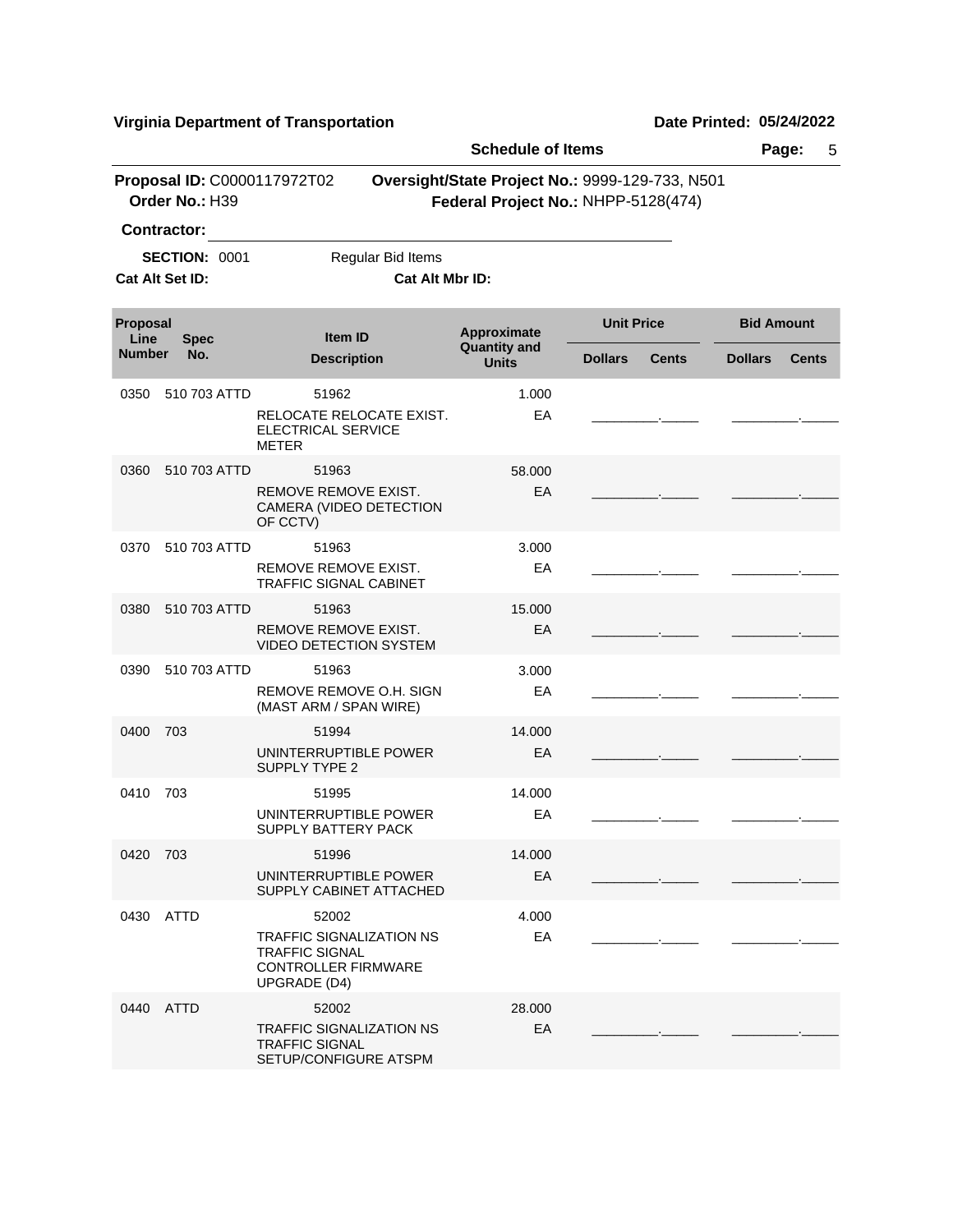|                                 |                                               |                                                                                                                                | <b>Schedule of Items</b>                                                               |                                | Page:<br>6                     |  |  |
|---------------------------------|-----------------------------------------------|--------------------------------------------------------------------------------------------------------------------------------|----------------------------------------------------------------------------------------|--------------------------------|--------------------------------|--|--|
|                                 | Proposal ID: C0000117972T02<br>Order No.: H39 |                                                                                                                                | Oversight/State Project No.: 9999-129-733, N501<br>Federal Project No.: NHPP-5128(474) |                                |                                |  |  |
|                                 | <b>Contractor:</b>                            |                                                                                                                                |                                                                                        |                                |                                |  |  |
|                                 | <b>SECTION: 0001</b><br>Cat Alt Set ID:       | Regular Bid Items<br>Cat Alt Mbr ID:                                                                                           |                                                                                        |                                |                                |  |  |
| Proposal<br>Line<br><b>Spec</b> |                                               | <b>Item ID</b>                                                                                                                 | Approximate<br><b>Quantity and</b>                                                     | <b>Unit Price</b>              | <b>Bid Amount</b>              |  |  |
| <b>Number</b>                   | No.                                           | <b>Description</b>                                                                                                             | <b>Units</b>                                                                           | <b>Dollars</b><br><b>Cents</b> | <b>Dollars</b><br><b>Cents</b> |  |  |
| 0450                            | 700 703 ATTD                                  | 52002<br><b>TRAFFIC SIGNALIZATION</b><br>TRAFFIC SIGNALIZATION EVP<br>DETECTION SYSTEM<br>INFRARED (4-WAY)                     | 1.000<br>EA                                                                            |                                |                                |  |  |
| 0460                            | 700 703 ATTD                                  | 52002<br><b>TRAFFIC SIGNALIZATION</b><br><b>TRAFFIC SIGNALIZATION</b><br>LOCAL CONTROLLER (ATC)                                | 21,000<br>EA                                                                           |                                |                                |  |  |
| 0470                            | 700 703 ATTD                                  | 52002<br><b>TRAFFIC SIGNALIZATION</b><br><b>TRAFFIC SIGNALIZATION</b><br>TRAFFIC SIGNAL HEAD SECT.<br>(12" STANDARD BACKPLATE) | 12.000<br>EA                                                                           |                                |                                |  |  |
| 0480                            | 700                                           | 55080<br>8 CONDUCTOR CABLE                                                                                                     | 100.000<br>LF                                                                          |                                |                                |  |  |
| 0490                            | 700                                           | 55385<br>ELECTRICAL SERVICE WORK<br><b>PAD</b>                                                                                 | 1.000<br>EA                                                                            |                                |                                |  |  |
| 0500                            | 700                                           | 55587<br><b>JUNCTION BOX JB-S2</b>                                                                                             | 23,000<br>EA                                                                           |                                |                                |  |  |
| 0510                            | 700                                           | 55588<br>JUNCTION BOX JB-S3                                                                                                    | 2.000<br>EA                                                                            |                                |                                |  |  |
| 0520                            | 700                                           | 56014<br>ELECT. SER. GRD.<br>ELECTRODE 10'                                                                                     | 5.000<br>EA                                                                            |                                |                                |  |  |
| 0530                            | 700                                           | 56050<br><b>BORED CONDUIT 2"</b>                                                                                               | 585.000<br>LF                                                                          |                                |                                |  |  |
| 0540                            | 700                                           | 56051<br><b>BORED CONDUIT 3"</b>                                                                                               | 435.000<br>LF                                                                          |                                |                                |  |  |
| 0550                            | 700                                           | 56053<br>2" PVC CONDUIT                                                                                                        | 2,835.000<br>LF                                                                        |                                |                                |  |  |
| 0560                            | 700                                           | 56200<br><b>TRENCH EXCAVATION ECI-1</b>                                                                                        | 2,835.000<br>LF                                                                        |                                |                                |  |  |